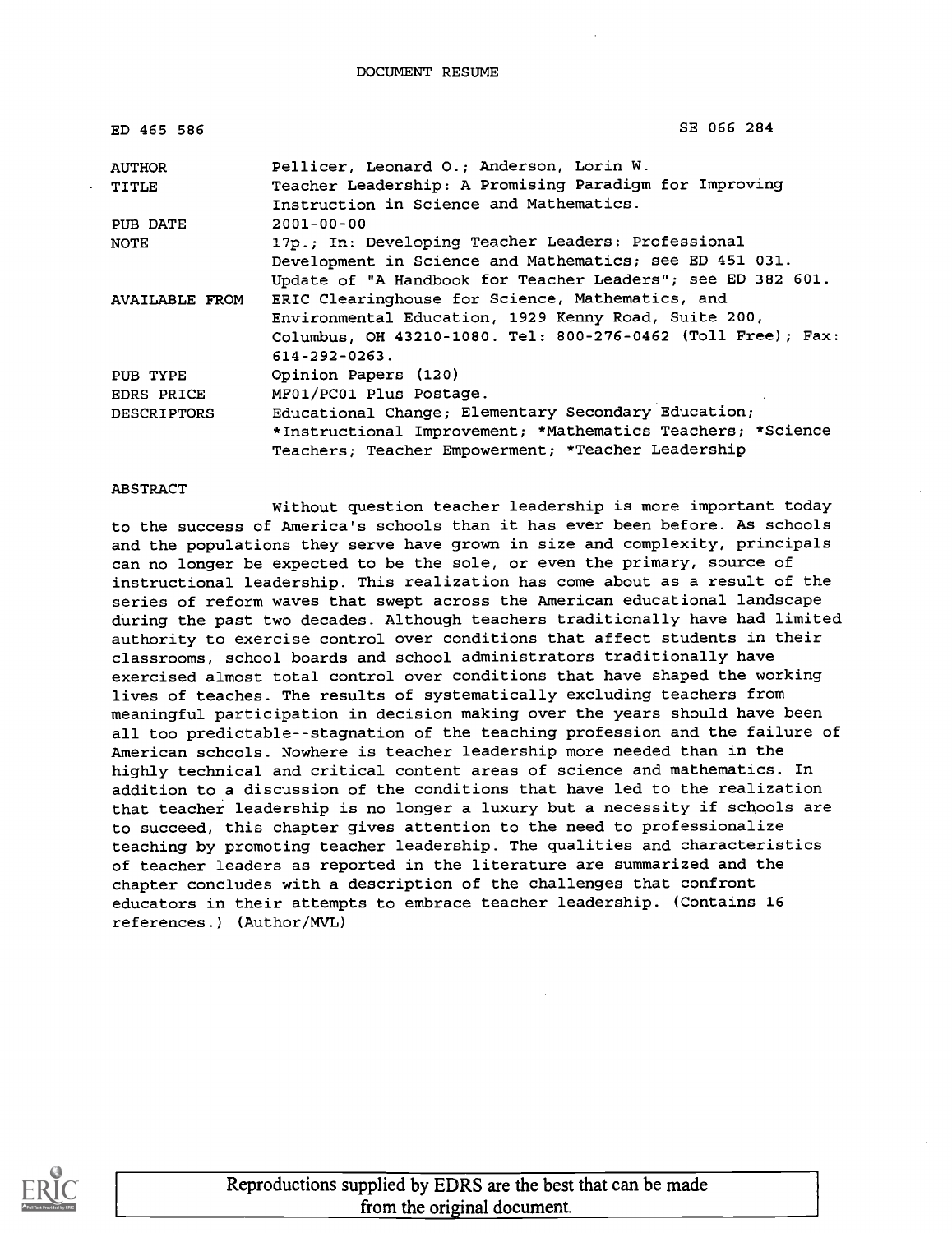

## Teacher Leadership: A Promising Paradigm For Improving Instruction In Science And Mathematics

Leonard 0. Pellicer & Lorin W. Anderson University of South Carolina

Without question teacher leadership is more important today to the success of America's schools than it has ever been before. As schools and the populations they serve have grown in size and complexity, principals can no longer be expected to be the sole, or even the primary source, of instructional leadership. This realization has come about as a result of the series of reform waves that swept across the American educational landscape during the past two decades. Although teachers traditionally have had limited authority to exercise control over conditions that affect students in their classrooms, school boards and school administrators traditionally have exercised almost total control over conditions that have shaped the working lives of teachers. The results of systematically excluding teachers from meaningful participation in decision making over the years should have been all too predictable--stagnation of the teaching profession and the failure of American schools. Nowhere is teacher leadership more needed than in the highly technical and critical content areas of science and mathematics. In addition to a discussion of the conditions that have led to the realization that teacher leadership is no longer a luxury but a necessity if schools are to succeed, this chapter gives attention to the need to professionalize teaching by promoting teacher leadership. The qualities and characteristics of teacher leaders as reported in the literature are summarized and the chapter concludes with a description of the challenges that confront educators in their attempts to embrace teacher leadership.

Without question, teacher leadership is more important today to the success of America's schools that it has ever been before. Schools have grown substantially larger and academic programs have become increasingly complex. A greater number of young Americans, from

52066294

- U.S. DEPARTMENT OF EDUCATION Office of Educational Research and Improvement EDUCATIONAL RESOURCES INFORMATION
- CENTER (ERIC) O This document has been reproduced as
- received from the person or organization originating it.
- O Minor changes have been made to improve reproduction quality.
- Points of view or opinions stated in this document do not necessarily represent official OERI position or policy.

IBEST COPY AVAILLABLE

Note.This chapter is an update of a more extensive publication on teacher leadership: Pellicer, L., & Anderson, L. (1995). A Handbook for Teacher Leaders. Corwin Press, Inc., Thousand Oaks, CA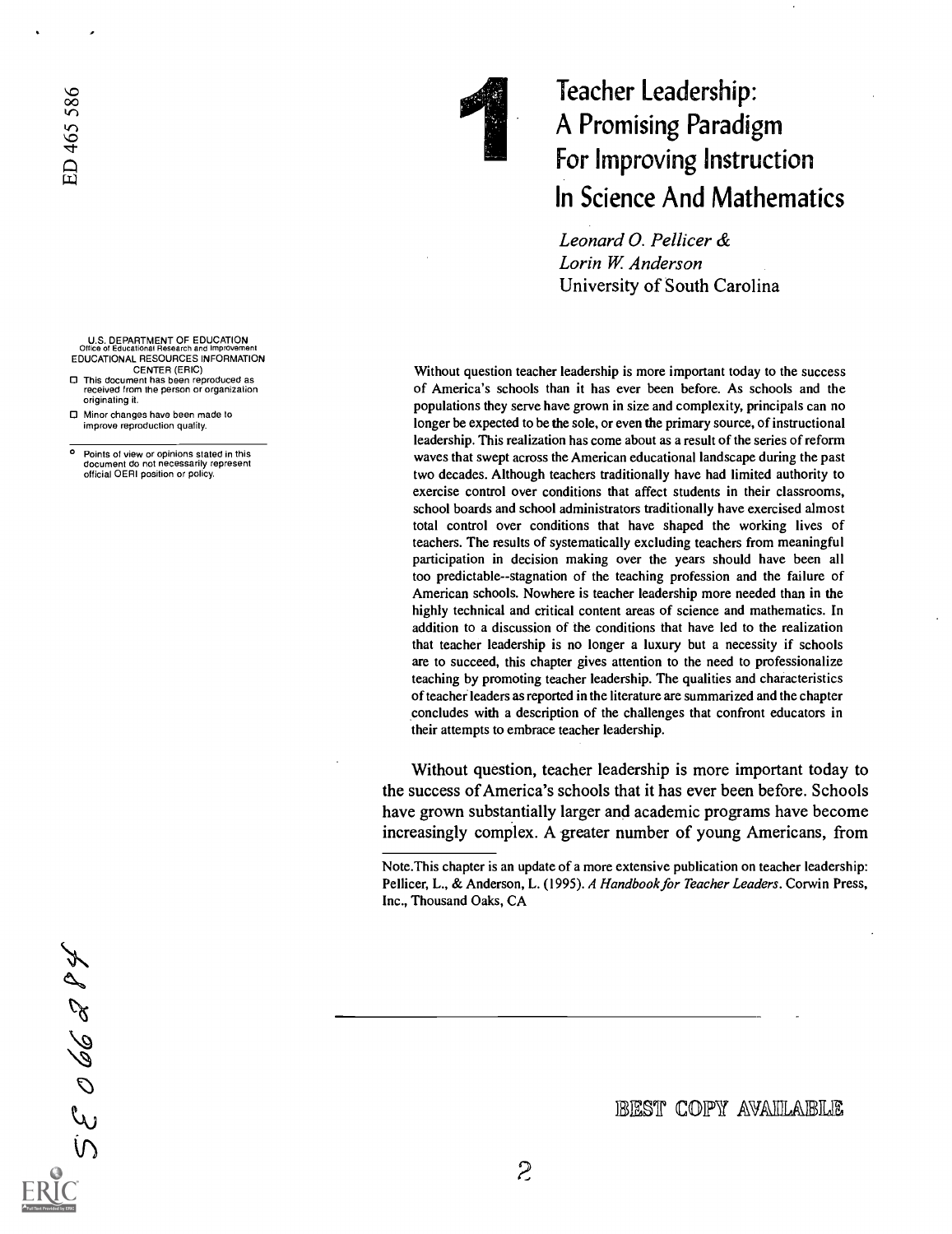far more diverse backgrounds, come to school at increasingly earlier stages in their lives and remain in school longer than they ever have. In addition, more of today's students bring with them to school an increasingly complex array of educational, social, physical, and psychological problems that stubbornly defy even the most creative solutions.

At the same time that schools and the populations they serve have grown in size and complexity, the American system of schooling has become a particularly attractive target for political leaders who have given voice to the demands of the citizenry that schools do more of what they are supposed to be doing better than they have ever done it before. Since there still remains a rather substantial difference of opinion in this country in regard to exactly what schools should be doing, this has confounded educators who are struggling to meet the standards placed squarely on their shoulders by accountability systems that currently are inadequate to measure meaningful results.

So what does teacher leadership have to do with all this? Quite simply, if schools are to successfully meet the challenges of the times, then teachers have to play a greater role in providing key leadership at all levels. Teachers must be treated as equal partners in decision making because they bring a wealth of experience and information to the table that can be used to significantly improve teaching and learning in America's schools. The National Teacher Forum (April, 1998) has identified several ways in which teachers can lead: participating in professional organizations, being involved in school decisions, defining what students need to know and be able to do, sharing ideas with colleagues and mentoring new teachers, helping with personnel decisions, becoming leaders in the community, leading efforts to make the work of teachers more visible while still communicating positive messages about schools and teaching, and creating partnership with the community, businesses and organizations, and colleges and universities. These are all critical leadership roles that teachers must increasingly assume.

Nowhere is teacher leadership more needed than in the highly technical and critical content areas of science and mathematics. In the remainder of this chapter, we discuss the conditions that have led to the realization that teacher leadership is no longer a luxury, but a necessity if schools are to succeed. We also give some attention to the need to professionalize teaching while promoting teacher leadership and explain why principals cannot do the job alone. The qualities

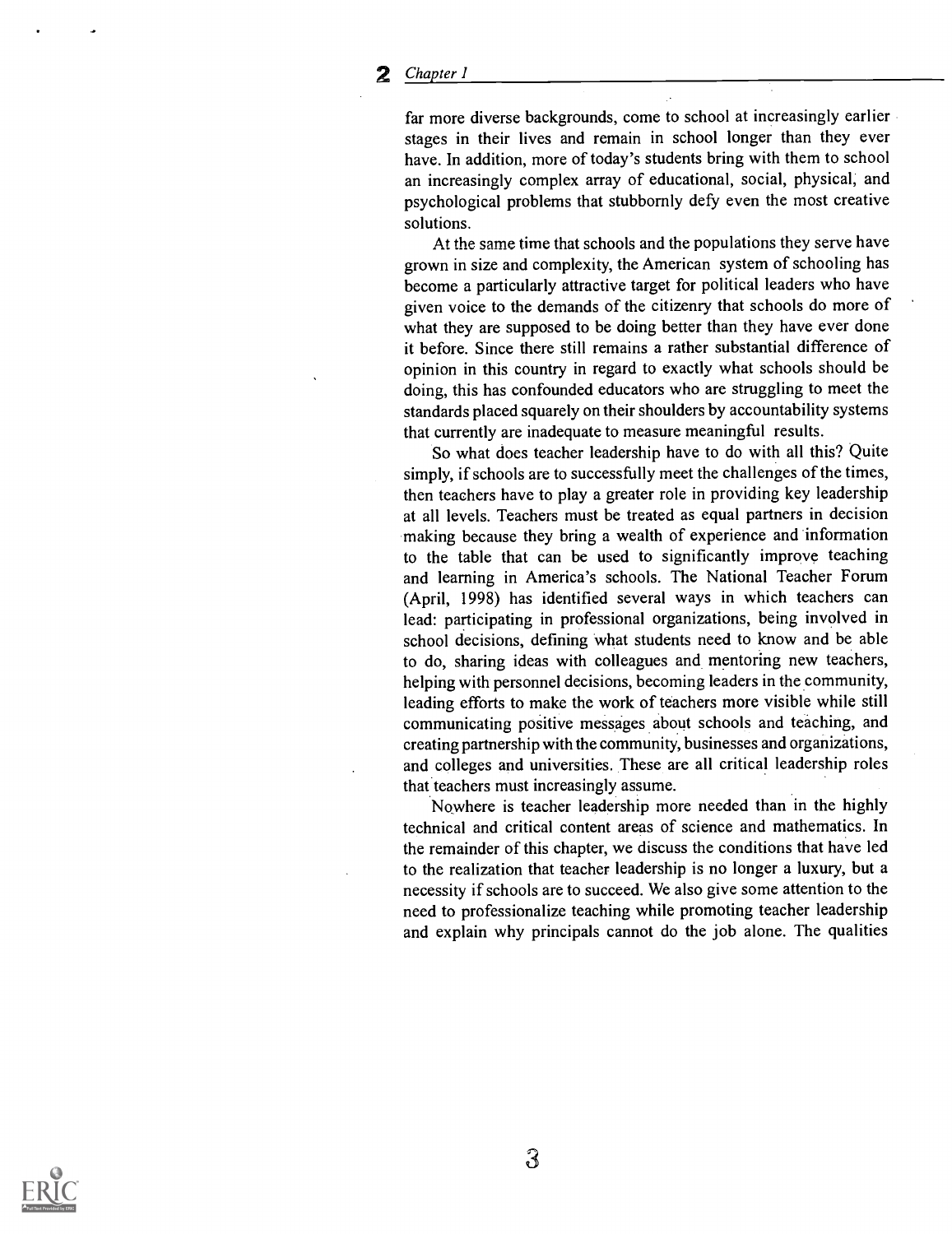and characteristics of teacher leaders are summarized, and the chapter concludes by describing the challenges that confront us in our attempts to embrace teacher leadership.

## Why Teacher Leaders?

For much of the past 15 years educators have been overwhelmed by an avalanche of reports from a wide assortment of blue ribbon commissions, committees, and task forces all declaring that American education is broken and suggesting ways to fix it. A Nation at Risk (1983) was the first report of this time period to gain public attention on a grand scale. A Nation at Risk, in concert with a flood of similar reform reports issued in its aftermath, spawned an unprecedented flood of public outrage in protest of what was perceived as the complete and total failure of the American system of public schooling. It is important to note that this is not the first time that American education has come under attack (see, for example, Alkin, 1942, and Silberman, 1970). Critiques and responses of education in this country seem to be as American as apple pie. During the intervening years since this great flood of reform reports, state legislatures have struggled mightily to pass massive school reform programs to address the perceived ills of America's schools.

The first major wave of school improvement efforts followed closely on the heels of A Nation at Risk (1983) and crested in a mountain of state mandates and regulations designed to reform almost every aspect of American public schooling including, but not limited to, attendance requirements and academic standards for students, professional licensure requirements and performance standards for teachers, and student contact hours, curricula, and accountability measures for schools.

Unfortunately, these massive efforts to reform American education met with disappointing results. Despite all the time, energy, and fiscal resources invested, the expected results were never achieved. However, these efforts did produce more and longer school days, tighter attendance requirements, more tests for students with higher standards for success, and more stringent requirements to enter into and remain in the teaching profession. But when this first major reform wave receded from the American educational landscape, what remained for the most part, was a great deal more work, stress, and frustration for teachers, staff, and administrators, with only very modest gains for students..

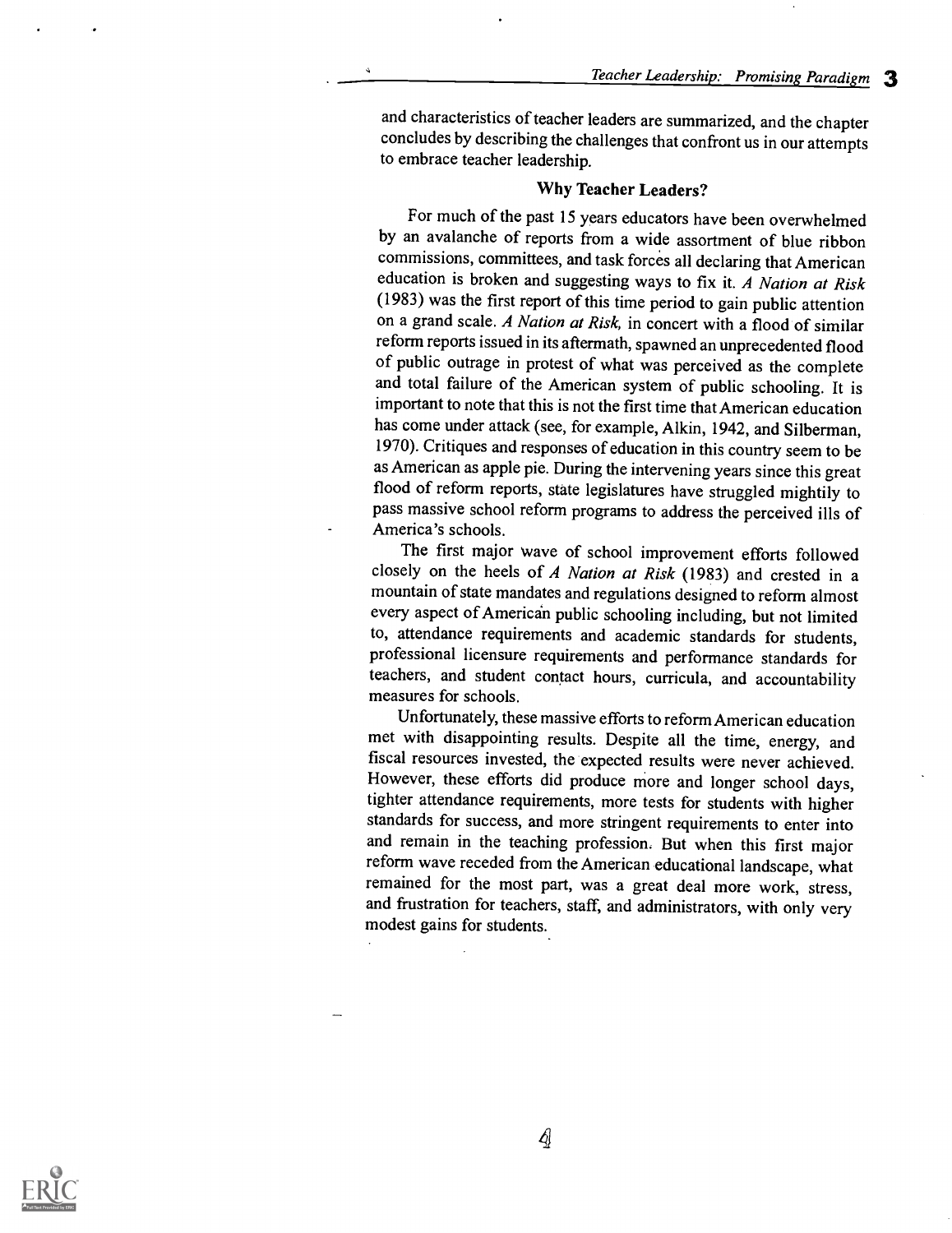The false assumption that drove the first big reform wave of the 1980s was that the chief problem with American education could be found in watered-down curricula, low academic standards for students, and lax accountability measures for teachers, administrators, and schools. That assumption was essentially flawed, but served to teach educators and politicians a valuable lesson. Simply doing more of the same thing, even if we did it a little better, would not produce the results we were hoping to achicvc.

The late 1980s witnessed the birth of a second major wave of school reform aimed at restructuring public schools. The intent behind restructuring schools was to do the business of education in a different way by redesigning roles and relationships to get the job done more effectively and efficiently. In the words of Ann Lieberman of Teachers College, the call for restructuring schools, "raises issues of fundamental change in the way teachers are prepared, inducted into teaching, and involved in leadership and decision making at the school level" (1988, p. 4). As such, restructuring represents an important evolution in our thinking about education because the underlying assumption behind restructuring is that the chief problems with American public school education resides in the structure of schools and in the roles teachers and principals play in those schools, not in the curriculum, academic standards, or accountability measures that happen to be in place. This is an important insight for a number of reasons.

For more than 100 years, American schools have operated on a 19<sup>th</sup> century industrial model that casts principals in the role of management and teachers in the role of labor. Perhaps more than anything else, this outmoded model has contributed to fractured school communities where there are few shared values and no clear consensus on the most appropriate educational outcomes for students or the best means to achieve those outcomes. Consequently, few school communities have a consensual, shared vision of what they should or can be. This lack of a shared vision has limited the effectiveness of schools and created adversarial relationships where teachers and principals are pulling in opposite directions more intent on maintaining a balance of power than in achieving a common dream.

There can be little doubt in anyone's mind that schools need a transformation in terms of how they have been organized and how the people in them have worked together to meet the needs of students. The old assumption that the principal must be the instructional leader

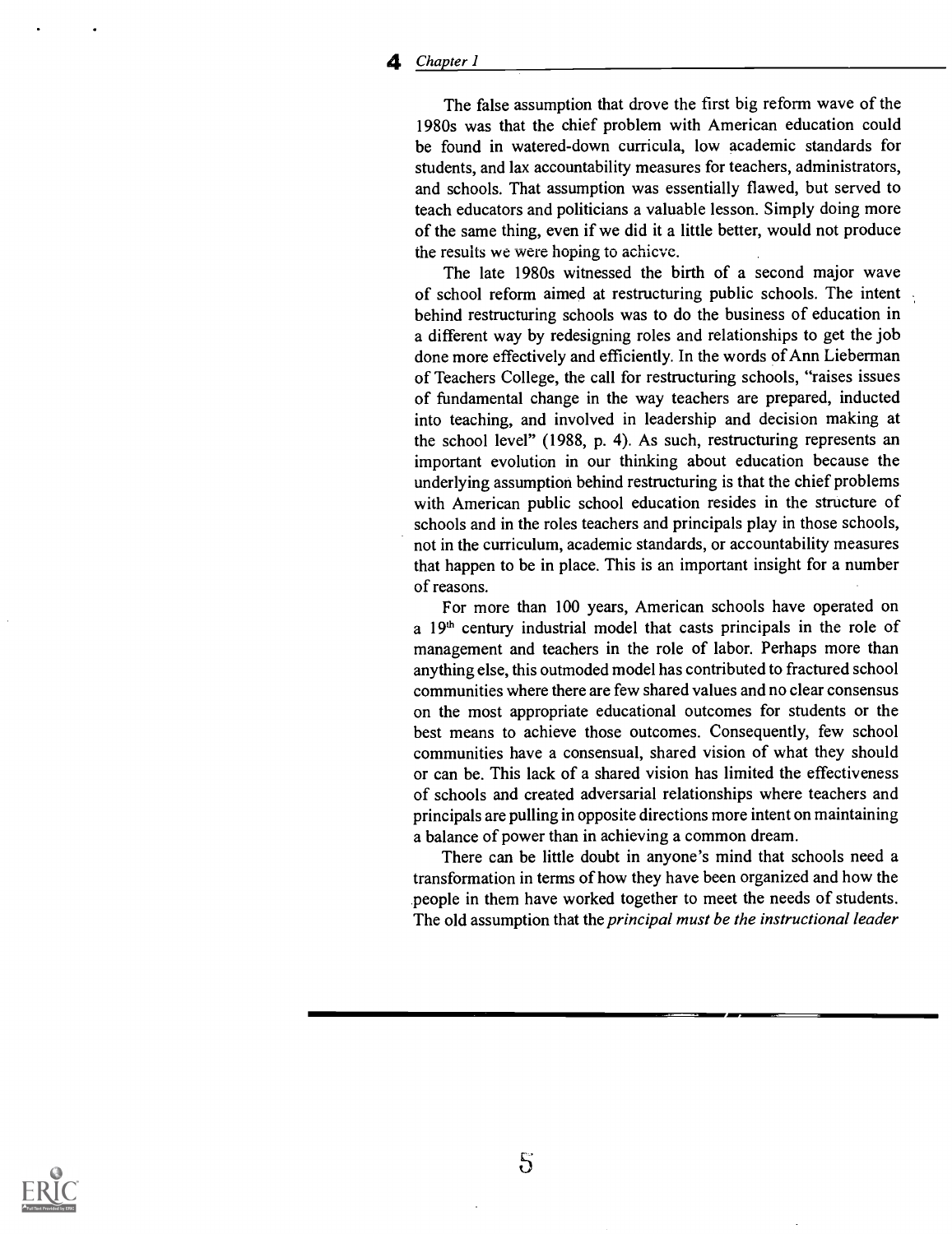of a school is no longer relevant. In fact, the rigid, bureaucratic, organizational structure encouraged by this kind of thinking has been largely responsible, during the last century, for preventing teachers from exercising the kind of leadership that could bring about the longawaited rebirth of schooling in America.

Although teachers traditionally have had limited authority to exercise control over conditions that affect students in their classrooms, school boards and school administrators traditionally have exercised almost total control over conditions that have affected the working lives of teachers. The results should have been all too predictable stagnation of the teaching profession and the failure of American schools.

Many of us now believe that effective instructional leadership requires a partnership between teachers and principals. It's no longer enough for a principal to have a vision for what a school can be. If we have learned anything during the past 15 years, it's that teachers and principals must share a vision of what a school can be. In order for schools to excel, teachers, as well as principals, must take responsibility for providing the leadership that is required to create this common vision. In the words of Peter Senge (1990):

A shared vision is not an idea. It is not even an important idea such as freedom. It is, rather, a force in people's hearts, a force of impressive power It may be inspired by an idea, but once it goes further-if it is compelling enough to acquire the support of more than one person-then it is no longer an abstraction. It is palpable. People begin to see it as if it exists. Few, if any forces in human affairs are as powerful as shared vision.  $(p.206)$ 

In answer to the question, "Why teacher leaders?" the answer is really quite simple. Principals cannot do the job alone--they never could do it and they never will be able to do it! As Senge has noted, without the support of more than one person, a vision is just an abstraction. It takes principals and teachers working together to transform this abstraction into meaningful reality. Without question, teachers have important leadership roles to play in their schools.

## The Need to Professionalize Teaching

We have mentioned the factory model of schooling and the impact it has had on "de-professionalizing" teaching. Teaching can never be regarded as a true profession as long as people cling to the notion

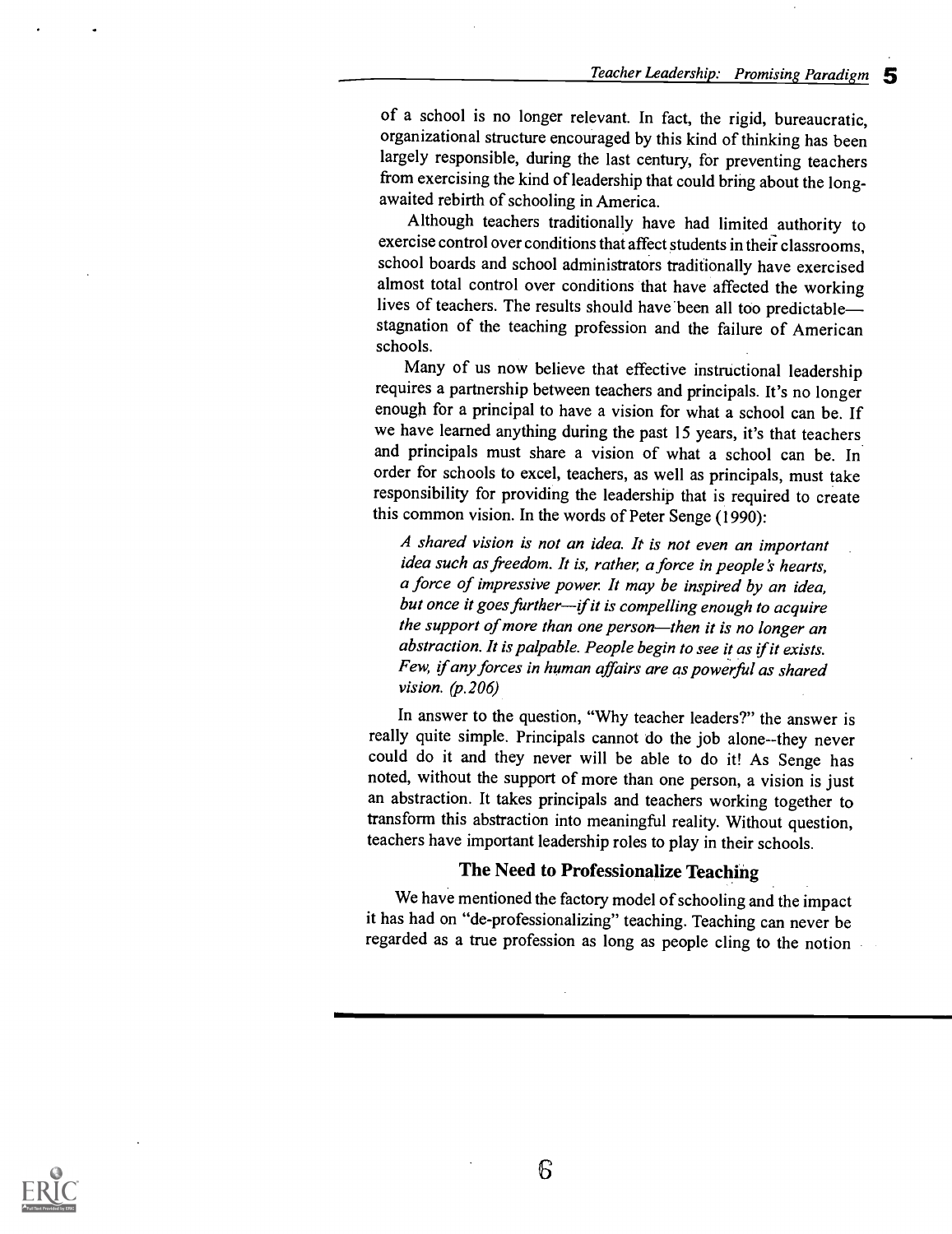that principals are the managers of the school enterprise and teachers are the workers. This view presents an insurmountable obstacle to tapping the vast leadership resources available in the teaching force and cripples any attempts to truly restructure schools.

In a restructured school, the principal's most important task is to organize and cultivate the talents of all of the players in the school, thus providing a dynamic new kind of leadership. In a restructured school, teachers' roles must be expanded; they must make decisions that affect not only the students in their classrooms, but also other teachers and even the entire school community.

The reaction to this new role for teachers has been mixed. Although some teachers have willingly embraced it, others have been more hesitant. Even some of those who have embraced new roles for teachers have serious questions about how their new roles and responsibilities should be defined. Many lack confidence in their ability to perform some of the new tasks expected of them. Although many teachers have consistently demonstrated their ability to lead, some have not had an ample opportunity to develop and practice leadership skills. Some prospective teacher leaders fear the chasm the new roles might place between them and their colleagues; others are called on to assume responsibility but are unsure of the authority they have been given or whether they even want that authority. In many settings, teacher leadership roles are still ambiguous, and many teachers are frightened by that ambiguity.

If teachers are to get past these concerns and function as true professionals, principals must change the way they function as leaders. Although schools have developed new mission statements and implemented strategic planning and site-based management in recent years, most are not set up to accept teachers in leadership roles and "often discourage teachers from taking on additional responsibilities" (Creighton, 1997, p. 1). Principals must make it a priority to secure, maintain, and provide an adequate array of resources and support services that will enable teachers to perform the work for which they have been certified and employed. An important part of that work should focus on teachers providing instructional leadership for their colleagues.

If the education community truly desires to professionalize teaching, then it must alter its conception of teachers and teaching. In this regard, some of the fundamental practices and policies that presently encourage the rationalization or routinization of teaching

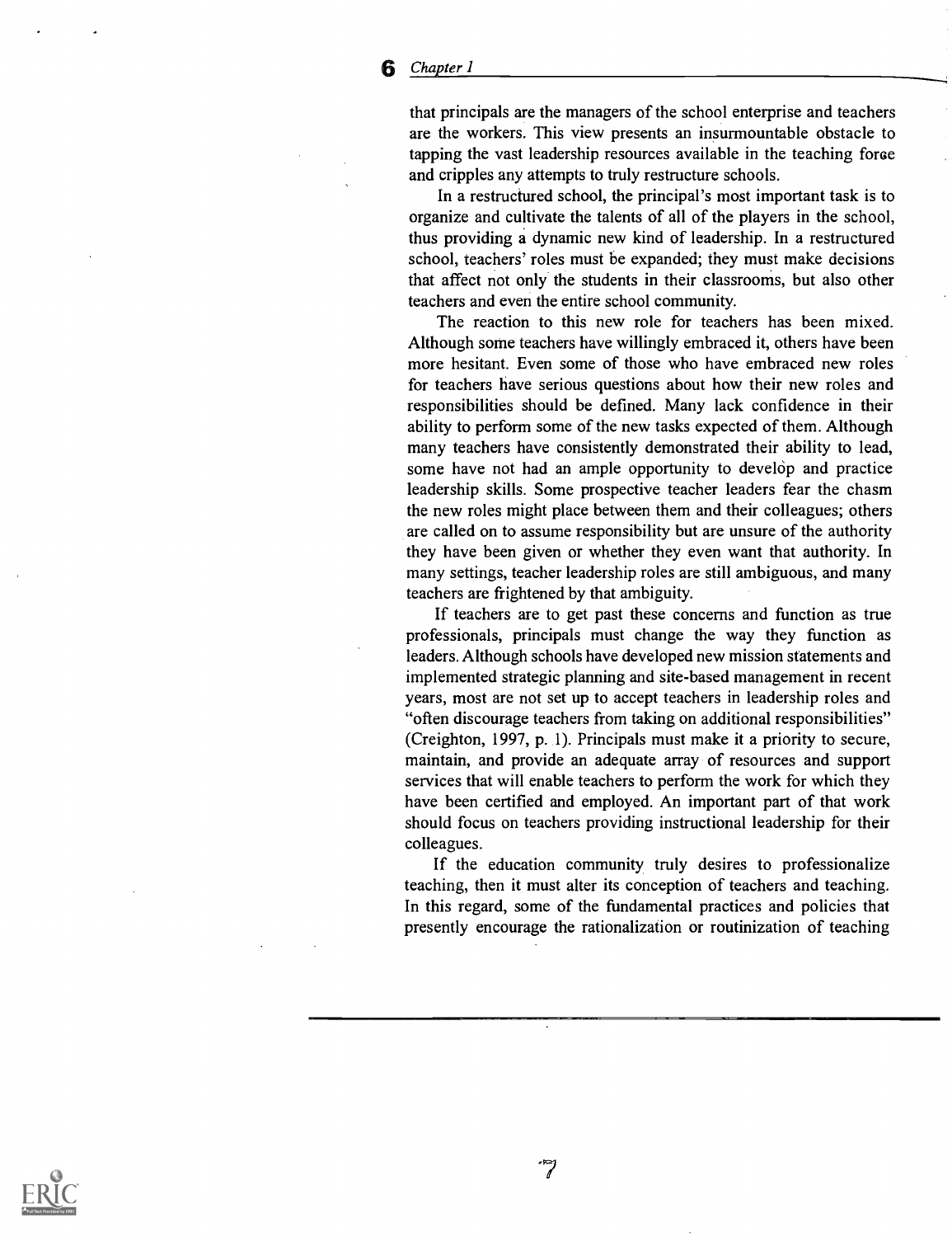must be changed. School leaders must dispense with ineffective evaluation systems that fail to recognize the complexity of teaching, spurn peer review, and cause principals to act as supervisors. They must halt competition for teacher loyalty and eliminate teacher isolation by bringing professional educators together to engage in meaningful dialogue. They must regard the work of teaching as mission-bound, rather than as time-bound.

Most important, however, school districts must shift a major portion of the responsibility for instructional leadership from principals to teachers. Such a shift enables principals to do better what they do (be administrators), while at the same time permits teachers to do better what they do best (make and act on decisions in the best interest of their students). Lieberman, Saxl, and Miles (1988) cut to the heart of the matter:

It is paradoxical that, although teachers spend most of their time facilitating for student learning, they themselves have few people facilitating for them and understanding their needs to be recognized, encouraged, helped, supported, and engaged in professional learning. Perhaps this is what we mean by "professionalizing" teaching and "restructuring the work environment" of teachers. (p. 152)

As Little (1988) noted, even the most conservative workplace reform proposals require teachers to "act differently toward their work and one another..." and "to take the lead [italics added] in advancing the understanding and practice of teaching" (p. 82).

## Principals Can't Do It Alone

About a decade ago, we were part of a national research team that conducted an in-depth study of instructional leadership in American high schools (Pellicer, Anderson, Keefe, Kelley, & McCleary, 1990). Initially, our expectations were that, in accordance with the general thinking and attitudes reflected in the professionat that time, principals would assume primary responsibility for instructional leadership and be recognized by teachers as the instructional leaders in their schools. But that turned out not to be the case. We discovered convincing evidence that instructional leadership, at least in the most effective schools we studied, was a shared responsibility. In no instance did we find that the principal was the sole source of instructional leadership in an effective school, and only in isolated instances could the principal

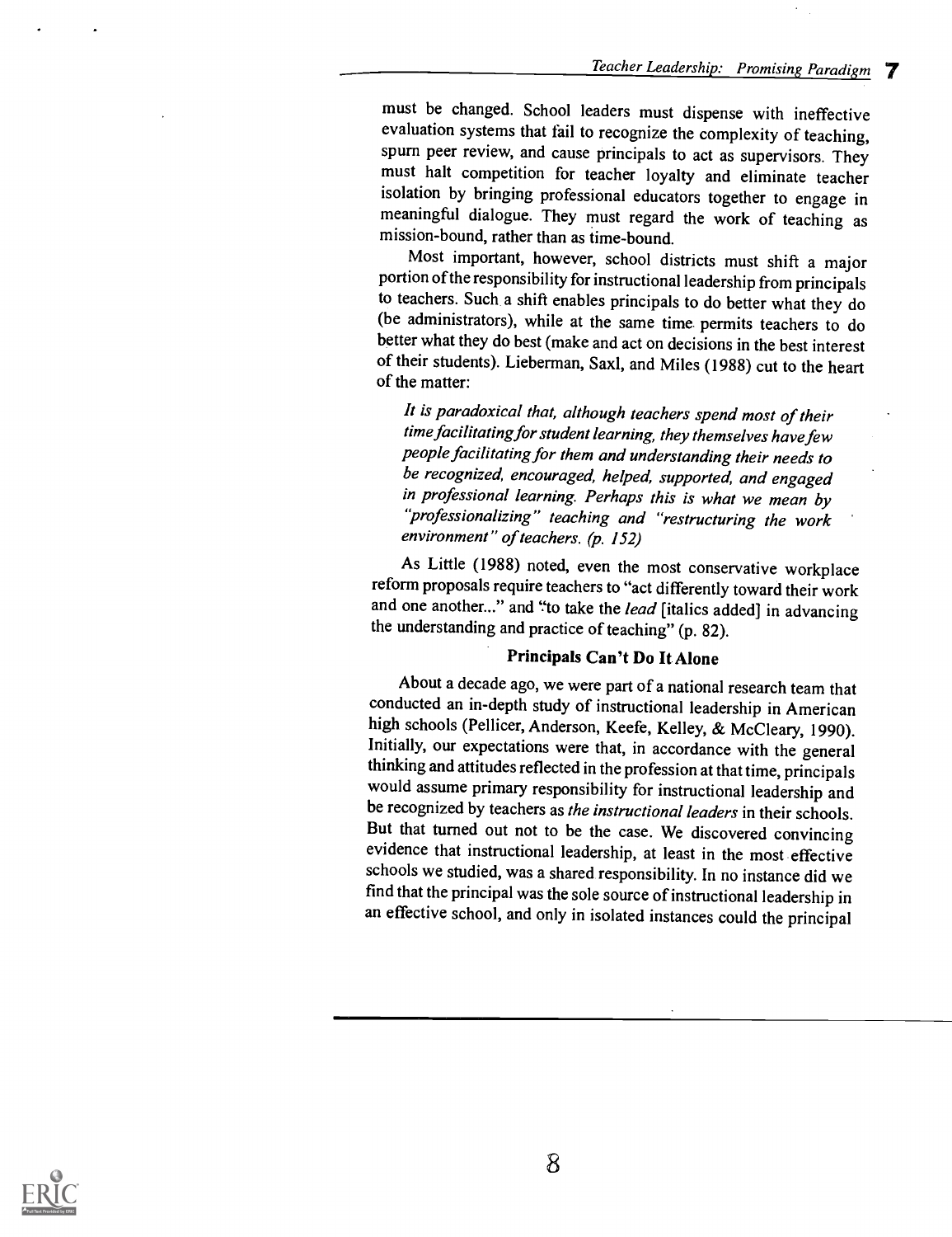be characterized as a primary source. Surprisingly, most of these high school teachers told us that they "never sought the advice of the principal on instructional matters" and that discussions of instructional improvements tended to be "department centered," rather than "school centered." More often than not, department chairpersons were identified as the major source of instructional leadership in the secondary schools we studied.

This should not have been a surprising finding given the breadth and complexity of modern high school curricula. Principals simply do not have the knowledge and skills required to provide the primary leadership for so many diverse and divergent fields of knowledge. One of the authors of this chapter, Leonard, is a former high school principal. His teaching expertise was in the area of English where he was certified as a secondary language arts teacher. The other author,' Lorin, was a secondary mathematics teacher. It would be patently ridiculous for anyone to assume that if Leonard happened to be the principal of the school where Lorin was teaching mathematics, that Leonard could provide substantive instructional leadership in Lorin's area of expertise. But this is exactly the kind of thinking that has led many of us to assume that the principal can and should be the instructional leader of a school.

The best that principals can hope to do in working with teachers to provide instructional leadership across a broad range of academic fields is to make a rough judgment as to how well teachers practice a generally accepted set of generic instruction skills (e.g. organizing classrooms, managing classrooms, planning instruction, delivering instruction, and assessing and evaluating students). At best, this might allow a principal to make a general estimate as to whether a teacher is competent or incompetent in terms of the application of that generally accepted set of teaching competencies--no more, no less. This estimate must necessarily be rough, because without in-depth content knowledge and, increasingly important, pedagogical content knowledge (Shulman, 1987), an observer of a teaching performance has no way of knowing if the teacher has chosen the *proper* learning objectives for a *particular* lesson, matched those objectives with the *most suitable* teaching techniques to communicate the selected content to the students, employed the selected teaching techniques appropriately, and, finally, used the proper formative and summative evaluative techniques to measure how well students have achieved the learning objectives. This is pretty complex material when put into the

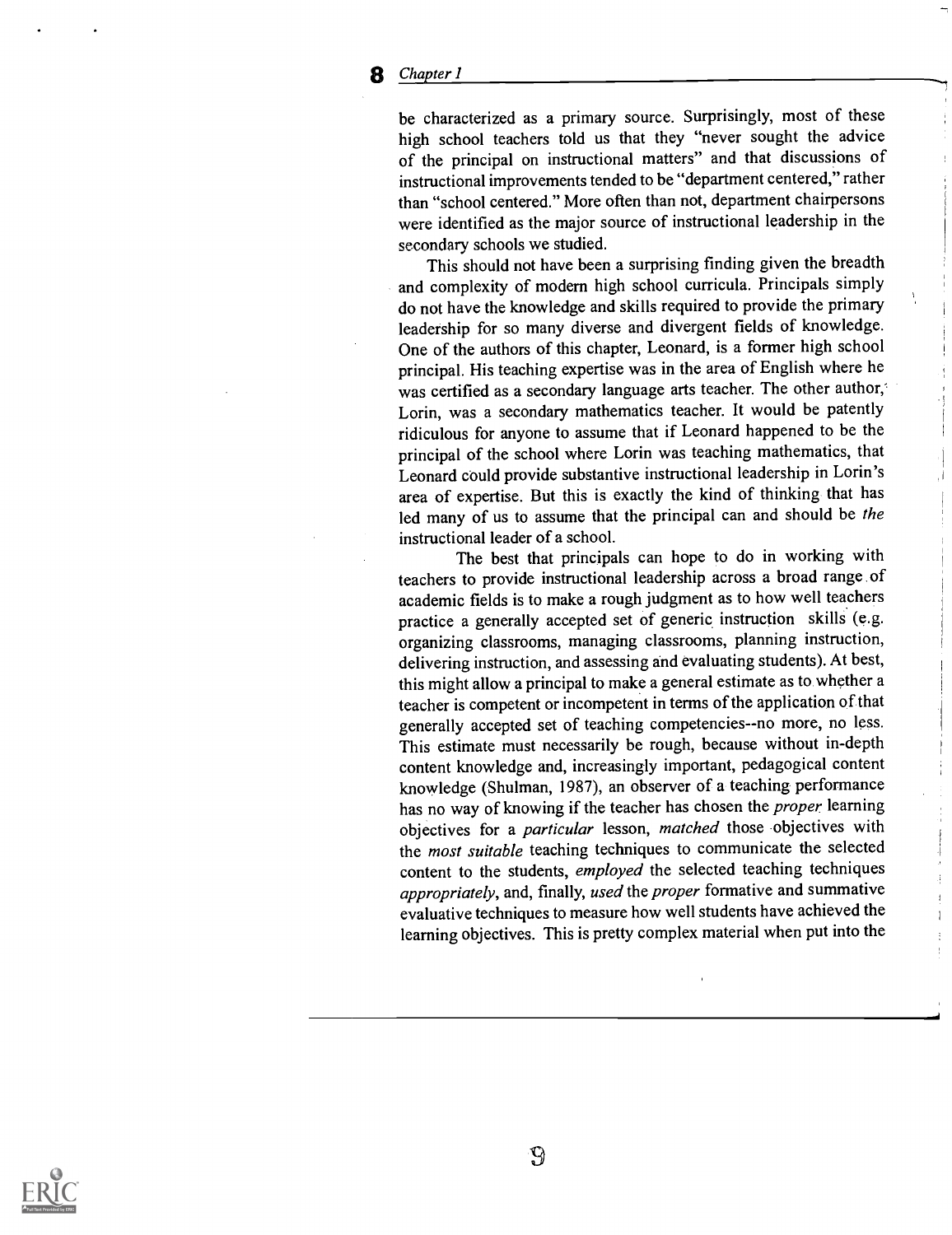proper context. In order for a principal to really judge the effectiveness of a teacher in a given subject field, the principal would have to be at least the content knowledge and pedagogical content knowledge equal of the teacher in the subject field that was being taught. It is an extremely rare set of circumstances that would permit this situation to occur. For highly technical and complex fields such as mathematics and science, the principal will rarely be the content equal of the teacher since relatively few principals have mathematics or science teaching backgrounds. Even for those few principals who do, their content knowledge and pedagogical knowledge can quickly become obsolete because they do not have adequate time to maintain their academic edge with the pressing demands of their administrative responsibilities. The only reasonable conclusion that can result from the foregoing discussion is that principals simply can not be the instructional leaders for schools no matter how much they should be or want to be.

## What Is Instructional Leadership?

So exactly what is instructional leadership? What is it that principals were not doing and that teachers were doing in the schools we studied? These are difficult questions to answer, even for those who are actively engaged in the instructional leadership process. More than 50 years of combined experience and research have led us to define instructional leadership as initiating, implementing and sustaining planned change in a school's instructional program, which is supported by the various constituencies in the school, and that results in substantial and sustained improvement in student learning.

The exercise of instructional leadership calls for providing vision and direction, resources, and support for teachers and students. As we wrote a few years ago, "Instructional leadership begins with an attitude, an expressed commitment to student growth and productivity, from which emanates values, behaviors, and functions deliberately designed to foster, facilitate, and support student satisfaction and achievement" (Pellicer et al., 1990, p. 31).

We believe that the act of instructional leadership must be the responsibility of teachers if schools are to improve and if teaching is to achieve professional status. This assertion raises one final question: What do we know about teacher leaders that can provide us with a basis for improving teacher leadership in the areas of science and mathematics?

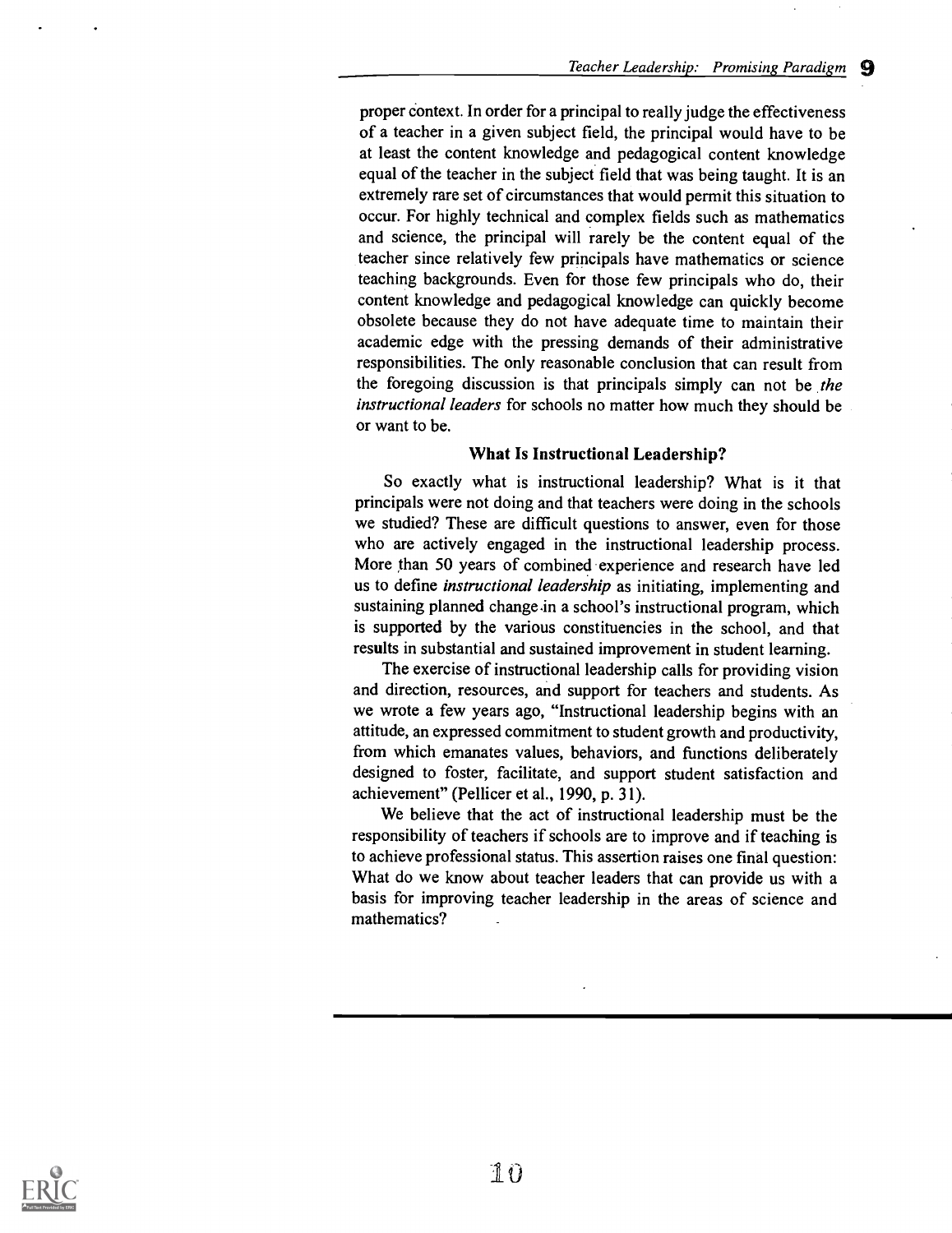#### Teachers Who Lead

In addition to the obvious leadership behaviors that teachers display on a daily basis in their classrooms, teachers have for more than a century assumed formal leadership roles in their schools. Department chairpersons, team leaders, lead teachers, grade-level chairs, curriculum teachers, consultants, master teachers, and mentors are just a few of the important formal leadership roles fulfilled by teachers over the years. Hatfield, Blackman, Claypool, and Master (1987) estimated that from 10% to 20% of the teaching staff are engaged in leadership roles designated by more than 50 titles. In these formal roles, as well as in a variety of less formal roles such as members or chairpersons of formal and informal study groups and committees, teachers have served as planners, initiators, developers, facilitators, promoters, ombudspersons, problem solvers, nurturers, values clarifiers, and catalysts for individual and school-wide change and improvement. Without question, teachers have always been leaders, regardless or whether or not their leadership has been fully acknowledged.

We believe that titles are relatively unimportant. Whether a teacher leader is called a lead teacher, department chairperson, grade chairperson, curriculum coordinating teacher, master teacher, or whatever is less important than the functions he or she performs and the ability of that leader to establish and maintain acceptance and credibility with those he or she leads. Leadership involves change, and change requires the ability to take others where they would not normally go. Wasley (1991) defined teacher leadership as "the ability . . to engage colleagues in experimentation and then examination of more powerful instructional practices in the service of more engaged student learning" (p.170). We like this definition; it is focused on children and instruction and denotes change in a positive direction.

To function as leaders, teachers who lead engage in a wide variety of behaviors. They assume responsibility for the continued development of their professional colleagues. They mentor those new to the profession by serving as role models. They provide leadership in content areas by producing instructional materials and creating positive work environments under trying circumstances. And for the most part, teacher leaders engage in these leadership activities while continuing to teach their own classes of students (Lieberman, 1988; Wasley, 1991).

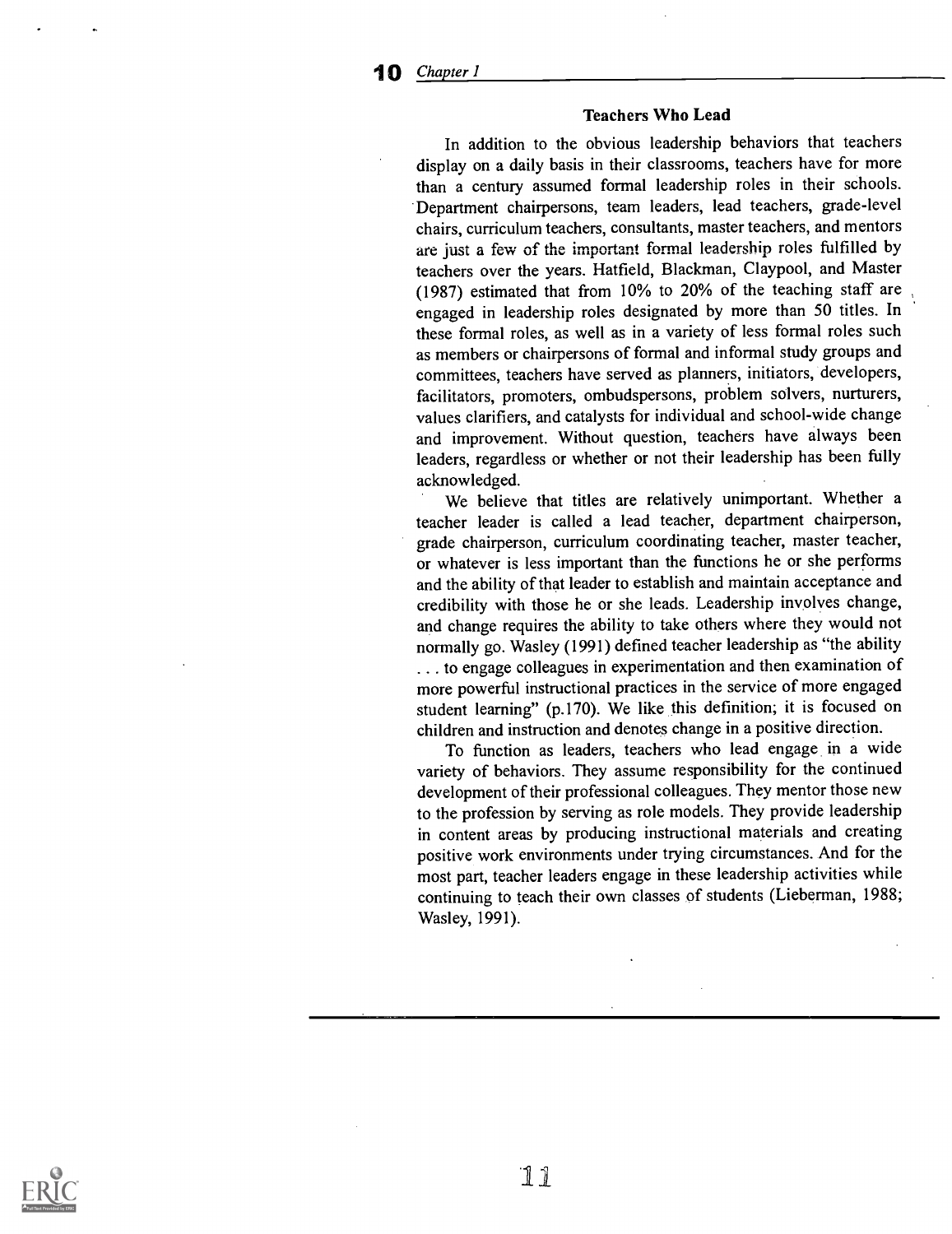Lieberman et al. (1988) added to and expanded on this list of teacher leadership roles and responsibilities. In a multiyear study of 17 teachers in a variety of teacher leadership roles, Lieberman and her colleagues found that successful teacher leaders employed a set of skill clusters that allowed them to (a) build trust and rapport, (b) examine issues within an organizational context, (c) build skill and confidence in others, (d) use resources wisely and efficiently, (e) deal with the change process, and (f) engage in collaborative work with teaching colleagues. From the results of their study, they concluded that "finding ways to create structures for teachers to work together, to focus on the problems of their school, to enhance their repertoires of teaching strategies--all are part of the work of teachers who work with other teachers" (p. 6).

O'Connor and Boles (1992) reported the results of a survey of Massachusetts teacher leaders on the nature of their roles and the support they needed to be successful in those roles. These researchers found that a significant majority of their sample of teacher leaders was involved in curriculum leadership, grade-level or departmental decision making, and staff development. The vast majority had conducted workshops and seminars for other teachers; most had served as mentors for other teachers. The major roadblocks to effectiveness in their leadership roles were a lack of time, unsatisfactory relationships with other teachers and administrators, and a lack of fiscal resources to get the job done. In terms of the additional skills and knowledge they needed in order to be more effective, teacher leaders in Massachusetts cited the need for a more complete understanding of the politics of schools, increased power and authority, better interpersonal relationships, and better communications skills in group dynamics, presentation skills, and organizational skills.

Wasley (1991), in her revealing in-depth case study of three teacher leaders, was struck "by how enormously complex teacher leadership roles are as they play out in practice" (p. 154). She noted that the roles involved power, authority, decision making, and different kinds of collaboration. Wasley's work strongly reinforces the notion that both teaching and leading are exhausting, even more so when they are done simultaneously. Furthermore, in most cases, there are no real incentives for teachers to lead; apparently they lead because they believe in what they are trying to accomplish. In other words, they are motivated by internal forces, rather than external factors.

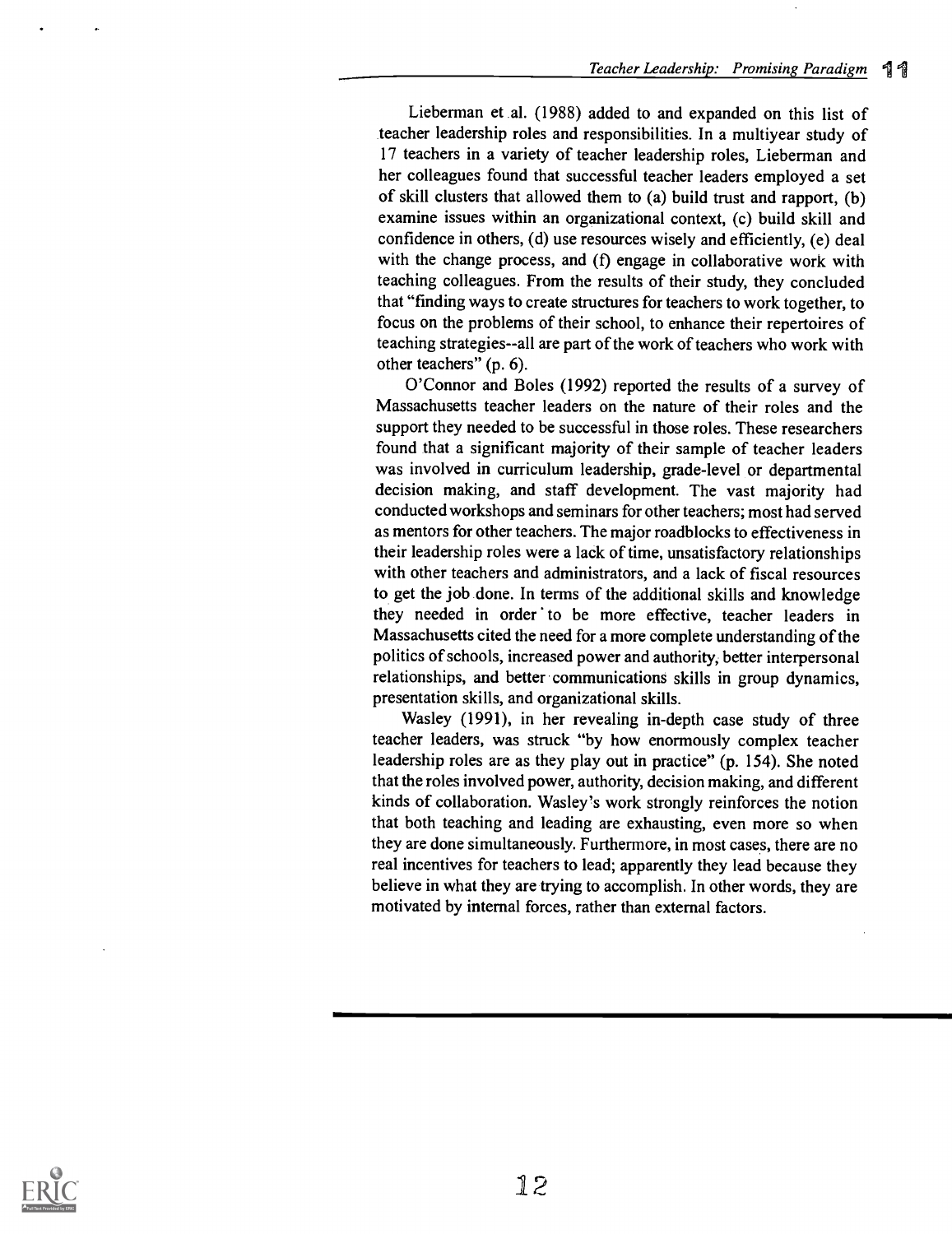Established teacher leadership roles, such as department chairpersons and team leaders, when contrasted with emerging teacher leadership roles, such as those highlighted in Wasley's study of teacher leaders, can lead to significant role confusion. Teacher leaders are teachers first, but they also are rare individuals who differ in significant ways from many of their colleagues. It is not surprising that all of these circumstances together can mean that the intentions for teacher leadership roles may not match the realities. Paradoxically, the confusion surrounding emerging teacher leadership roles led Wasley to conclude that the "factors that enabled the teacher leaders to be successful with their colleagues also constrained them, at once enhancing and diminishing their potential" (p. 154).

Zinn (1997) reported on a very interesting three-stage case study of teacher leadership at the elementary school level. Three issues guided Zinn's study including: conditions within the educational context that act as sources of support or barriers to teacher leaders, conditions outside the educational context that act as sources of support or barriers to teacher leaders, and the internal intellectual and psycho-social factors that motivate or impede teacher leaders. One of the key outcomes of the study was a matrix that categorized key sources of support and barriers to teacher leadership. Among the most significant sources of support were a strong network of colleagues, administrative support, and family and friends. Included among the most significant barriers to teacher leadership were insufficient time, a lack of support from teachers and administrators, and family and other commitments that conflict with the demands of teacher leadership.

Clearly, the demands of teacher leadership are many and challenging. At the same time, there are substantial barriers to achieving success in teacher leadership roles. But fortunately, there are many sources of support and means to enhance teacher leadership. The challenge can be simply stated--remove the barriers and increase the sources of support.

## The Challenge Ahead

Creating the revolutionary organizational structures needed to promote the kind of teacher leadership envisioned by those at the forefront of educational restructuring will not be a simple task. Old ways die hard. Redefining roles in ways that encourage teachers to assume major responsibilities for instructional leadership is a tall order for many of us in the educational establishment. Moving away

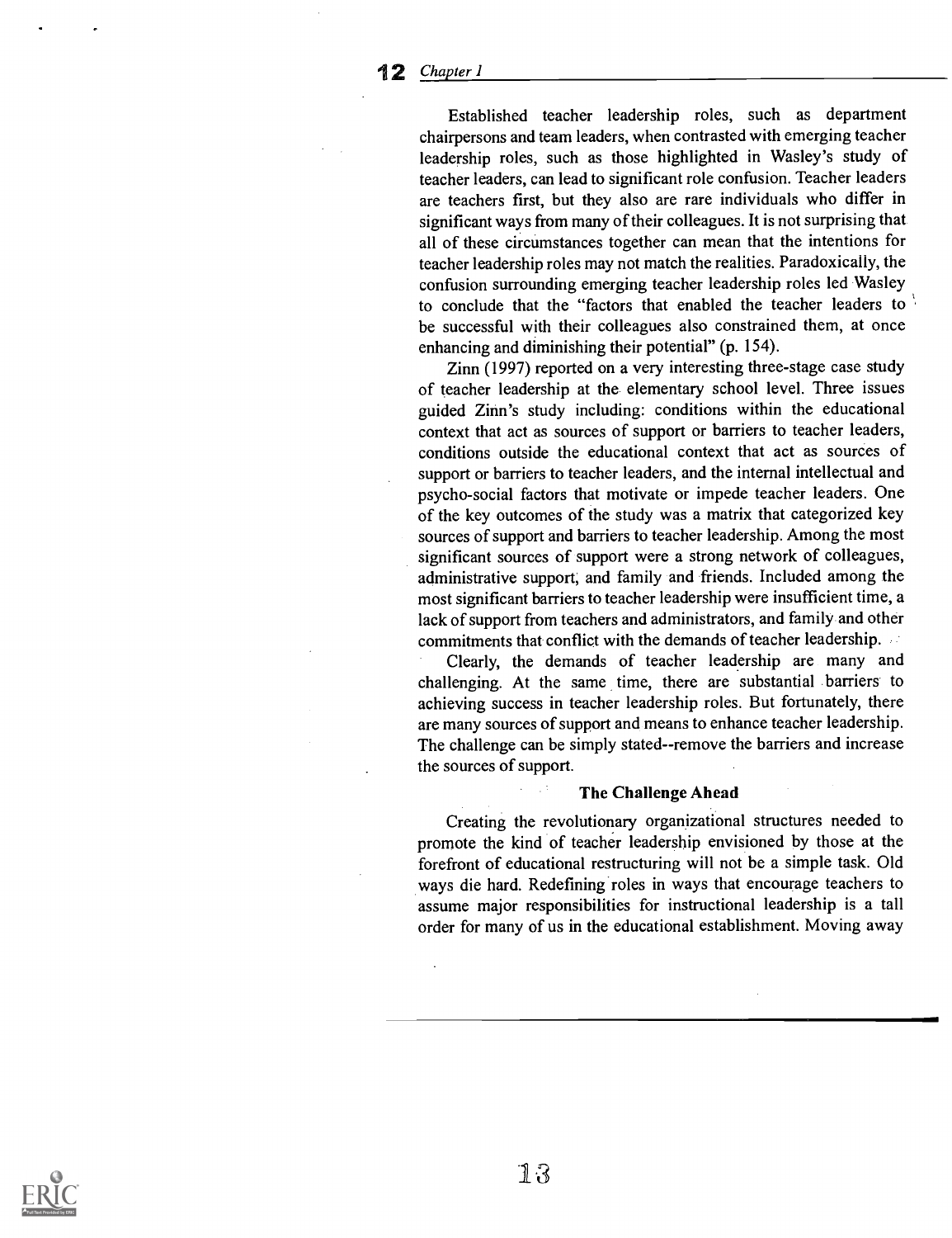from the factory model of schooling requires no less than a major revolution in thinking that many teachers, priricipals, superintendents, board members, and especially legislators may not yet be prepared to embrace.

But if teacher leadership is to play a significant role in the genuine renewal of schools and schooling in this country, education professionals must expect the challenge to be difficult. They must recognize that significant social change rarely occurs' suddenly and, like all meaningful change, is difficult to achieve. How long has American society been struggling to become fully integrated? To ensure equality for men and women? To combat alcohol and drug abuse? Complex structural changes on the scale and of the significance required to substantially alter the way schools do business will be no less challenging than issues relating to integration, equality, and substance abuse. Everyone must realize that real change--the kind of change discussed here--must occur first and foremost in the hearts and minds of individuals, not in the politics and policies of institutions. When enough individual hearts and minds change, then policies and practices will change with them.

Even if American educators are successful in their efforts at reconceptualizing the way schools should be organized, they still must address a number of important issues before they can realize the goal of creating significant leadership roles for teachers on a large scale.<br>The "egalitarian ethic" that encourages educators, and the general public as well, to think of every teacher as being just like every other teacher regardless of "how experienced, how effective, or how knowledgeable" individual teachers may be remains a major obstacle to designing meaningful teacher leadership roles (Lieberman, 1988, p. 7). The isolation imposed on teachers by the way work responsibilities are divided, time schedules and work calendars are arranged, and buildings are designed continues to prevent them from active participation in the discussion of educational reform,. And turf wars between bureaucratic school hierarchies and powerful teacher organizations initially spawned to protect teacher rights and privileges now stand in the way of true collaborative relationships that embrace the entire educational community.

Although these issues will not be resolved easily, the potential rewards are more than worth the effort. The end of forced teacher isolation and the building of colleagueship among teachers and between teachers and principals are achievable goals. In addition,

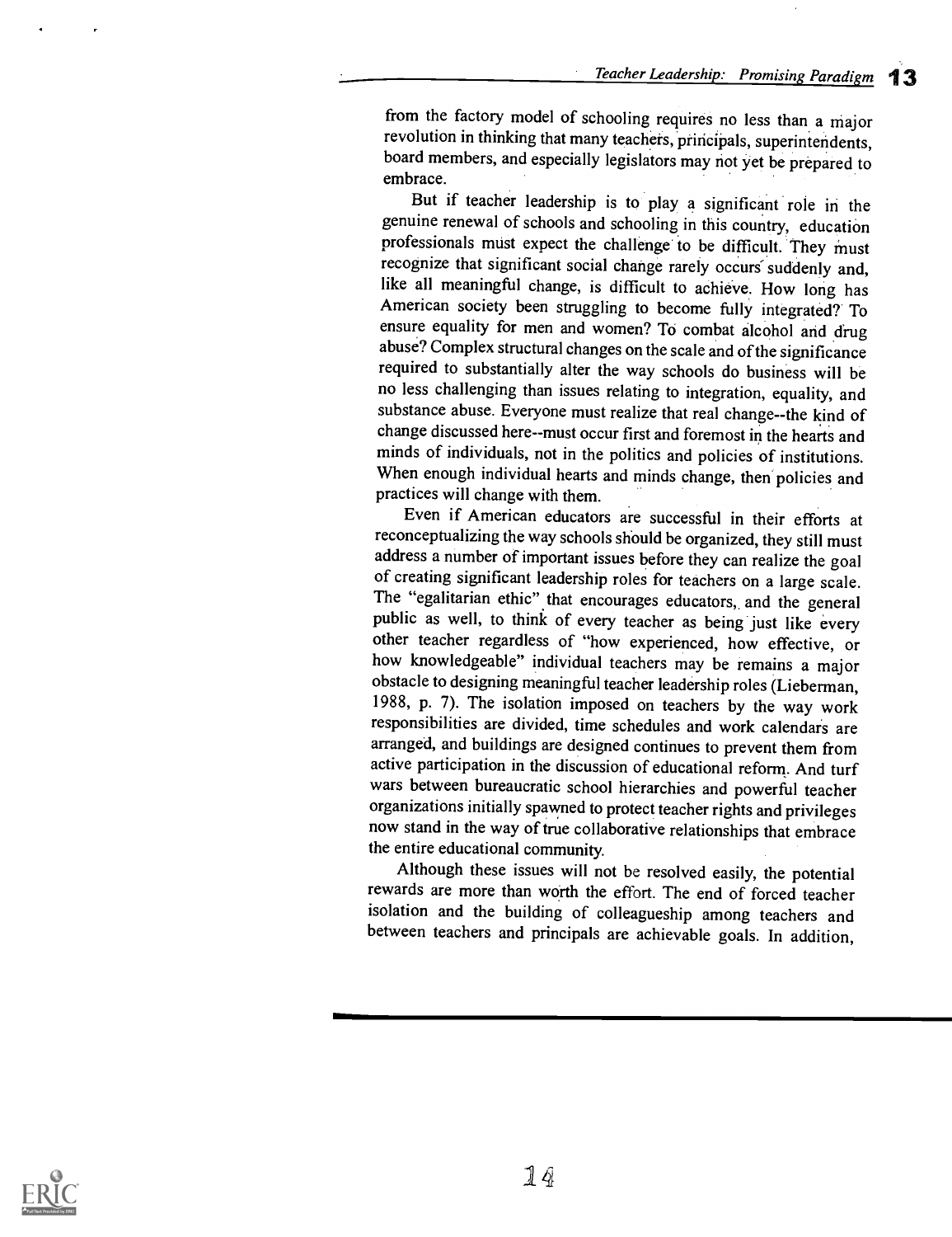greater recognition and enhancement of the status for teachers, a more favorable system of teacher rewards, and the building of more flexible and responsive school structures to reshape teaching as a legitimate profession can improve the work lives of teachers and encourage greater numbers of talented young people to pursue teaching as a career (Lieberman, 1988, p. 8). Perhaps most important, a realization of the potential for teacher leadership on a broad scale can truly professionalize teaching and revolutionize schooling in America.

Although a number of forces have been driving the educational establishment toward a reconceptualization of schools and schooling, the extent to which it is possible to effectively restructure American public school education may well depend primarily on educators' ability to change their conceptualization of teachers and the conditions in which they work. As it is currently structured and practiced, many thoughtful observers would not even consider teaching to be a true profession. Far too many novice teachers leave after a very short (one or two year) "trial period."

On the basis of our examination of the work of others and our own observations and discussions with hundreds of teacher leaders over the years, we have arrived at two major conclusions. First, if schools are to be restructured successfully, teachers must assume a variety of important instructional leadership responsibilities. Second, many teachers are willing to assume these responsibilities, but have not been adequately prepared in terms of the knowledge, skills, and attitudes required to function as instructional leaders. As a profession, we must find ways to help teachers develop the attitudes and gain the skills and experiences they need to lead successfully.

Without question, teachers are the best and most abundant source of leadership available for our schools. Teacher leaders remain the last best hope for significantly improving American education. If teachers fail to embrace their responsibility to provide the leadership needed in our schools, then our schools will fail. And if administrative bureaucrats do not provide the conditions and support necessary for teacher leadership to flourish, then our schools will fail. In the final analysis, the efforts of teacher leaders at the forefront of change will be only as successful as the bureaucracy allows them to be!

Our experience has proven to us that it is absolutely vital that teachers remake the profession and establish a culture in which classroom teachers are seen as fully empowered partners in shaping policy, creating curriculum, managing budgets, improving practice,

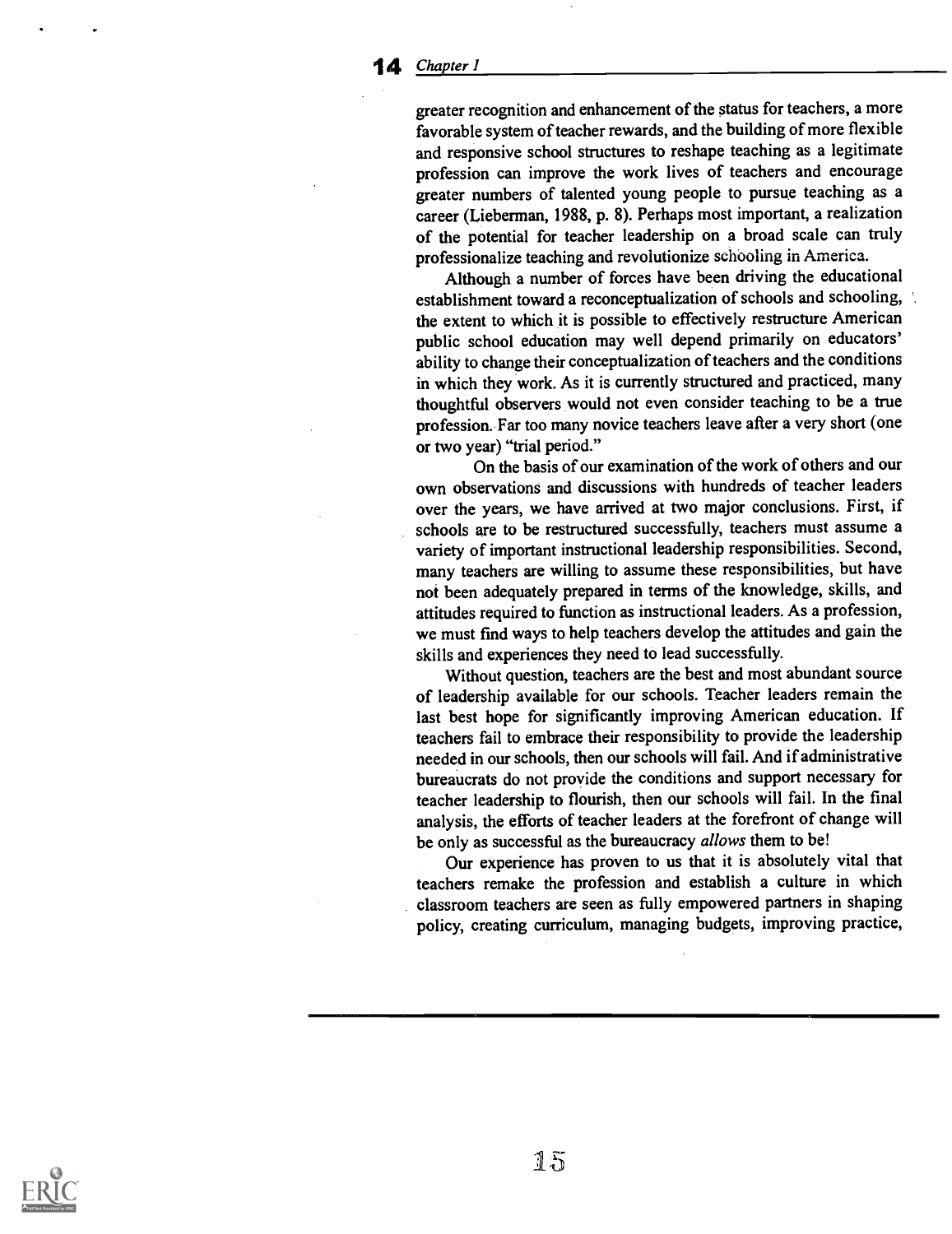and bringing added value toward the goal of improving education for children (Troen & Boles, 1994, p. 40).

#### References

- Alkin, W. (1942). The story of the eight-year study. New York: Harper and Row.
- Creighton, T. B. (1997). Teachers as leaders: Is the principal really needed? Paper presented at the Annual National Conference on Creating Quality Schools, Oklahoma City, OK.
- Hatfield, R. C., Blackman, C., Claypool, C., & Master, F. (1987). Extended professional roles of teacher leaders in the public schools. Unpublished manuscript, Michigan State University, East Lansing.
- Lieberman, A. (1988). Expanding the leadership team. Educational Leadership, 45 (5), 4-8.
- Lieberman, A., Saxl, E., & Miles, M. (1988). Teacher leadership: Ideology and practice. In A. Lieberman (Ed.), Building a professional culture in schools (pp. 148-166). New York: Teachers College Press.
- Little, J. (1988). Assessing the prospects for teacher leadership. In A. Lieberman (Ed.), Building a professional culture in schools (pp. 78-106). New York: Teachers College Press.
- National Commission on Excellence in Education (NCEE). (1983). A nation at risk: The imperative for educational reform. Washington, DC: Government Printing Office.
- O'Connor, K., & Boles, K. (1992, April). Assessing the needs of teacher leaders in Massachusetts. Paper presented at the Annual Meeting of the American Educational Research Association, San Francisco, CA.
- Pellicer, L. 0., Anderson, L. W., Keefe, J. W., Kelley, E. A., & McCleary, L. (1990). High school leaders and their schools: Volume II. Profiles of effectiveness. Reston, VA: National Association of Secondary School Principals.
- Senge, P. (1990). The fifth discipline: The art of the learning organization. New York: Doubleday.
- Shulman, L. S. (1987). Knowledge and teaching: Foundations of the new reform. Harvard Education Review, 57, 1-22.

Silberman, C. (1970). Crisis in the classroom. NY: Basic Books.

- Teachers leading the way: Voices from the national teacher forum (1998). [Available online]. http://www.ed.gov/pubs/TeachersLead/forms.html
- Troen, V., & Boles, K. (1994). A time to lead. Teacher Magazine, pp. 40-41.
- Wasley, P. (1991). Teachers who lead: The rhetoric of reform and the realities of practice. New York: Teachers College Press.

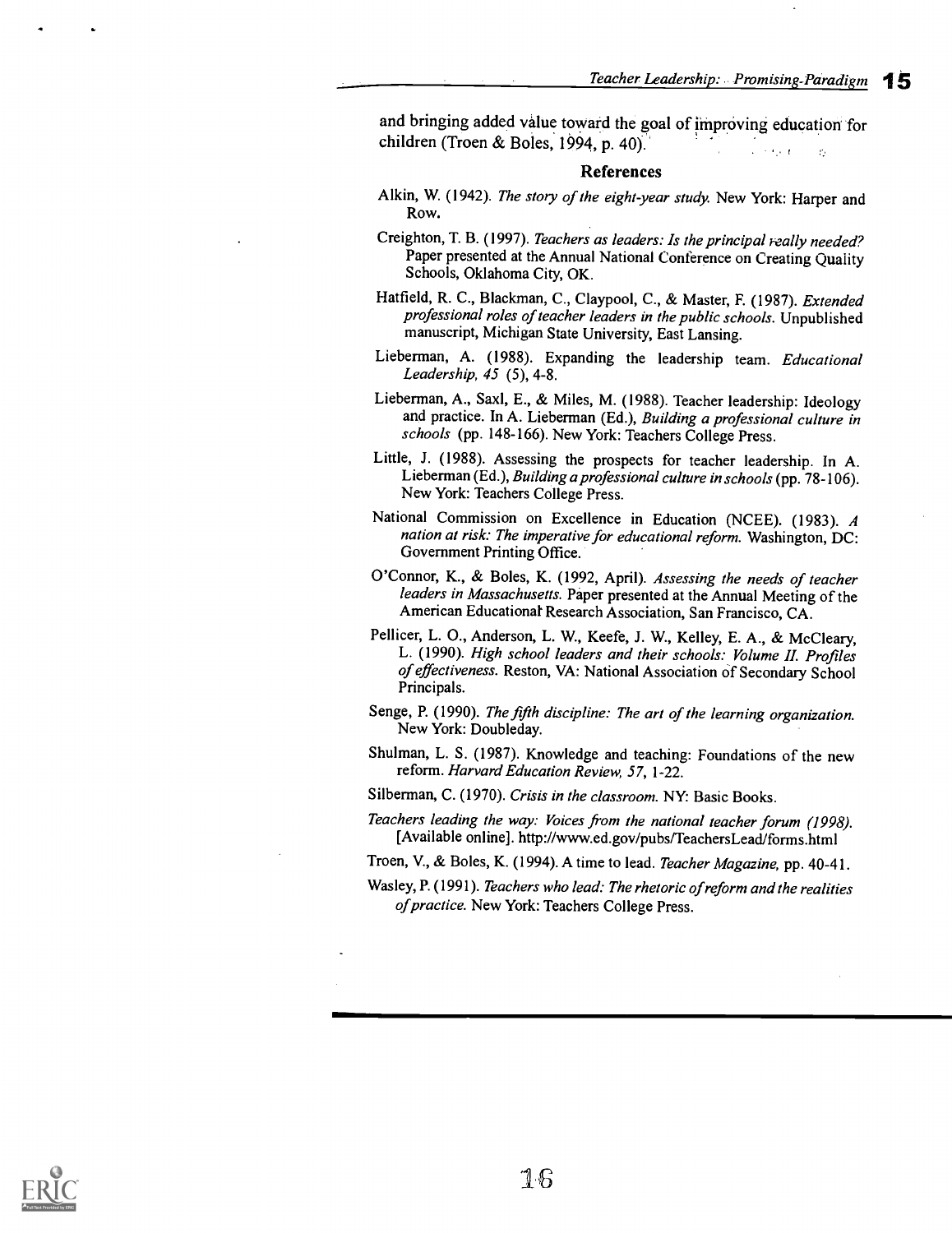N

Zinn, L. F. (1997). Supports and barriers to teacher leadership: Reports of teacher leaders. Paper presented at the Annual Meeting of the American Educational Research Association, Chicago, IL.



17